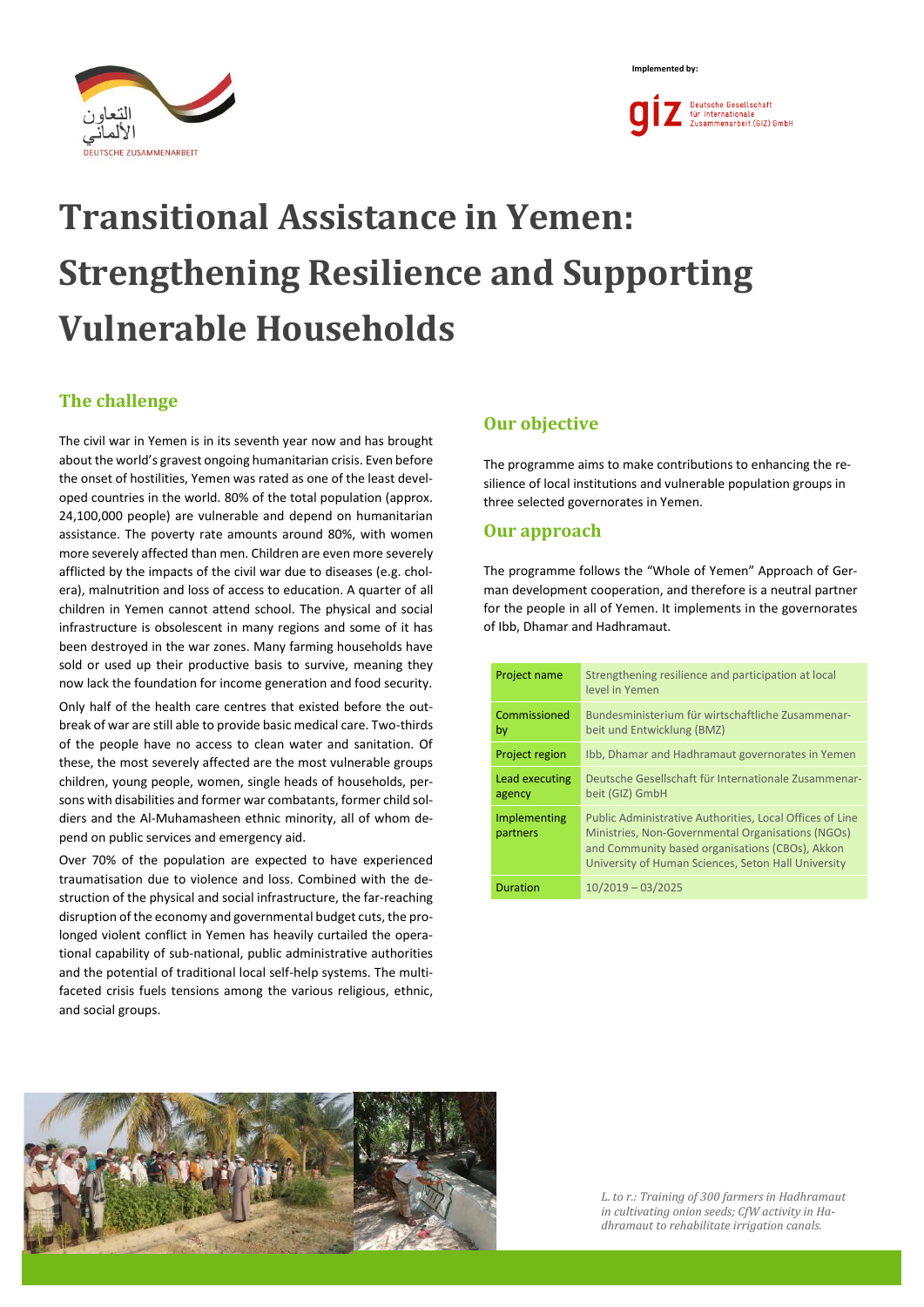# **Upgrading local capacities to provide basic services through small-scale measures**

## **Challenge**

A lack of legitimacy due to personal and institutional ties to conflict actors, clientelism and endemic corruption, as well as drastic budget reductions caused by the government's continued suspension of subsidies since 2013, which accounted for 90% of the local budget, led to dysfunctionality in most parts of the country. Local institutions, including community-based self-help structures, have been struck by the tense atmosphere caused by the civil war and the political upheaval in the country. Therefore, a tremendous lack in basic service delivery is pervasive all over the country.

# **Objective**

The aim of component I is to strengthen local capacities for improved provision of basic services and to enhance the response to the ongoing crisis in Yemen. Within this field of action, SRPL rehabilitates social and productive basic infrastructure through participatorily developed small-scale measures and provides capacitybuilding to local actors such as local council members.

# **Our Approach**

Seventeen districts in the three governorates Ibb, Dhamar and Hadhramaut will gain support through this component. The Capacity Development Strategy adopted by the programme addresses all three levels: the individual, the organisational and the societal level with a focus on individuals and organisations. This is done through specific trainings for the personnel of local authorities (local councils and line ministries' offices at district level) in strengthening their technical, methodological and operational skills in the fields of participatory planning, data collection and information management, financial and administrative management as well as monitoring and evaluation. Institutional and technical support is also provided to local authorities to improve their internal structures in order to create an enabling environment for the staff to use the acquired skills for delivering better services.

# **Implementing Partners**

In this component, the main implementing partners are local authorities, including local offices of line ministries, local councils and specifically the community development committees. Our implementing partner for this component in the fields of WASH and health prevention is the Berlin based AKKON University with its local partner organisation YAQHSD (Yemeni Association for Quality of Health Services and Development).

# **Transitional Development Assistance (TDA)**



This GIZ programme is part of the Transitional Development Assistance (TDA) approach of the German Government. The aim of TDA is to support structural development in Yemen by enhancing different dimensions of resilience – especially those of vulnerable groups and local institutions. The SRPLprogramme contributes to bridging the gaps between humanitarian assistance, development cooperation and peacebuilding, and as such delivers as a "Humanitarian-Development-Peace-Nexus"-approach.

#### **Activities**

- The participatory planning processes at community level have been resumed in Far' Al Odayn, Ibb and Ghayl Bawazir, Hadhamaut. This led to concrete small-scale measures having been identified within both districts which will be implemented jointly with the local communities and funded by the programme.
- WASH (Water, Sanitation and Hygiene) projects in cooperation with AKKON University have been implemented to enhance local capacities for the provision of basic services. Their aim is the prevention of water-borne infectious diseases through measures in the areas of water hygiene, waste management, sanitation and capacity development for AKKON's local partner organisation Yemeni Association for Quality of Health Services and Development (YAQHSD). For raising the awareness on WASH, 100 community volunteers have been selected of which 99 are female. Women can enter private houses and meet female residences who are the key target groups of the activities more easily, as they are most commonly responsible for household related activities as for example water storage.



*A woman explains her vision of local governance*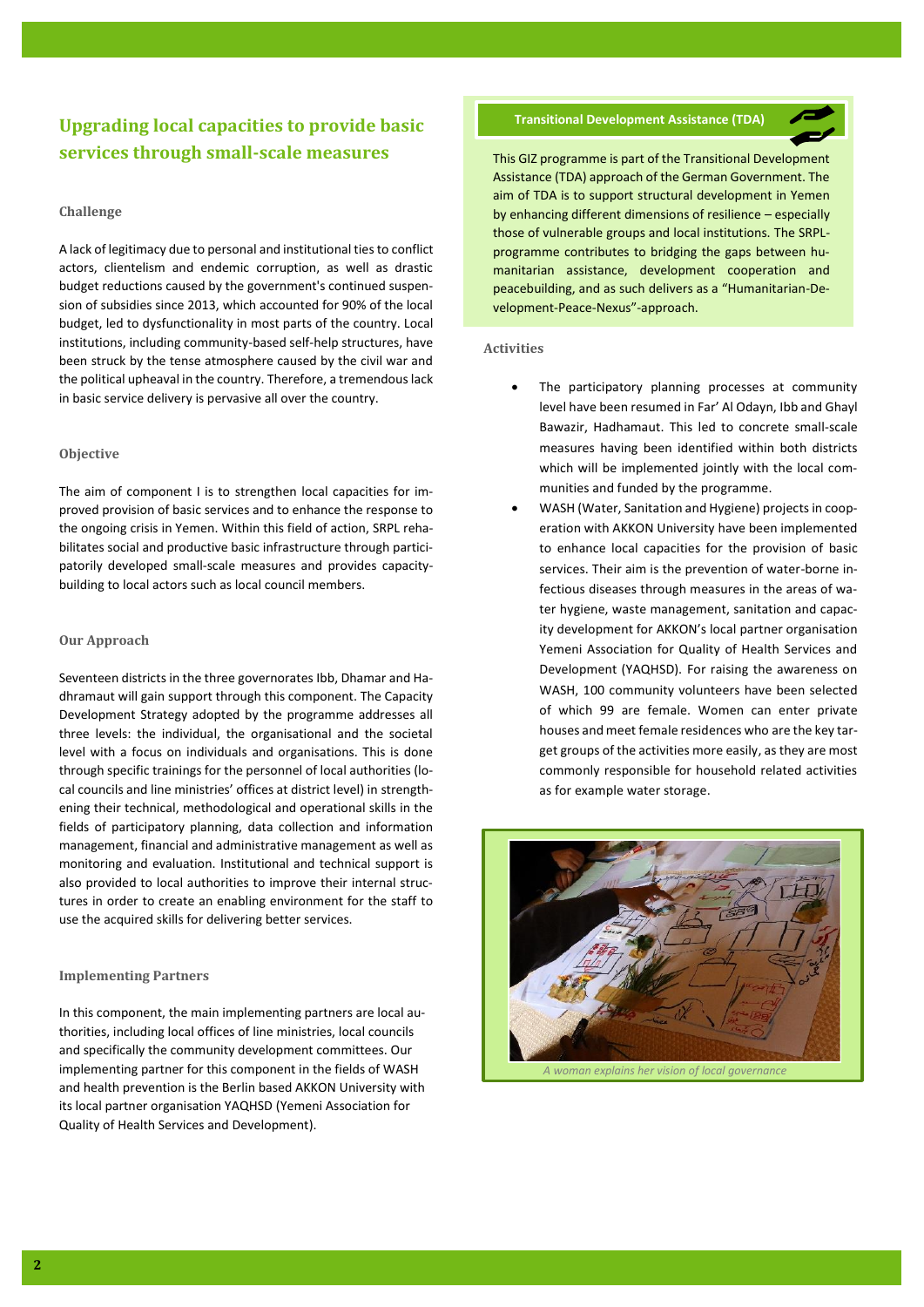# **Improving income and food security for rural households**

## **Challenge**

Agricultural production and fisheries, which employed nearly 70% of the labour force before the civil war, have decreased by onethird and the agricultural labour force by half. The agriculture sector is hampered by difficult climatic conditions (90 % of the water is used for agricultural production), natural conditions (only 6 % of the country's land is suitable for cultivation) and structural conditions (very small farm sizes, high irrigation losses, breakdown of services). Extensive food imports (about 80 % of food was imported before the conflict) led to distorted market conditions, so that local products are hardly competitive. The shortage of veterinary services has led to an increase in animal diseases and a decline in animal husbandry, which is a main source of income for many rural farming households. In consequence, many have sold or completely exhausted their productive base to ensure their survival. They now lack the basis for stable income and food security.

#### **Objective**

Component II aims to improve the productive livelihood resources of vulnerable households and communities facing poverty and hunger and to ensure their income and food security.

#### **Our Approach**

They hypothesis of component II is that employment promotion and the revival of agricultural production will strengthen the stabilisation and adaptation capacities of vulnerable population groups, enabling them to better cope better with the impacts of the ongoing crisis. By means of Cash-for-Work (CfW) measures, members of rural households receive practical experience, agricultural tools and short-term income opportunities; and in Cash-for Work Plus (CfW+) measures additionally gain new vocational skills (see infobox below). Activities are chosen based on the long-term needs of the communities. Within this component, there are different approaches focusing on agricultural production inputs in the agriculture sector. These approaches include the provision of improved vegetable seeds and agricultural manual tools, trainings, and capacity building on diversification of agriculture product marketing throughout the value chains.

# **Cash-for-Work Plus (CfW+)**

Cash-for-Work Plus (CfW+) is a programme to create income possibilities to stabilise people's income during or after crises. The "+" indicates additional vocational training to ensure lasting skill improvement and therefore better future job prospects. The duration of these measures is usually 4 months within our programme.

 $\overline{\cdots}$ 

The picture shows training and guidance on beekeeping and honey production along with the provision of beekeeping kits in Ibb governorate.

#### **Implementing Partners**

In this component, the main implementing partners are local authorities, including local offices of technical ministries (especially in the agriculture and irrigation office), and non-governmental organisations.

#### **Activities**

- One main activity type in this component is Cash-for-Work Plus (CfW+) (see infobox). For instance, water infrastructure irrigation canals were created, which have been built with local communities to provide broader access to water and to generate income and practical experience. Due to this activity, irrigation losses can be minimised.
- Another approach consists in the provision of improved potato seeds to vulnerable rural families to address yield-related food shortages. The seeds are more resistant to adverse weather conditions and in consequence enhance cultivation rates.



To tackle the loss of livestock caused by disease, GIZ promotes vaccination campaigns for the animals of smallholder households. During the campaigns, local service providers are capacitated and rural households and receive guidance on animal health. So far, more than 20.000 animals have been vaccinated.



*CfW+ Trainings for beekeeping in Ibb*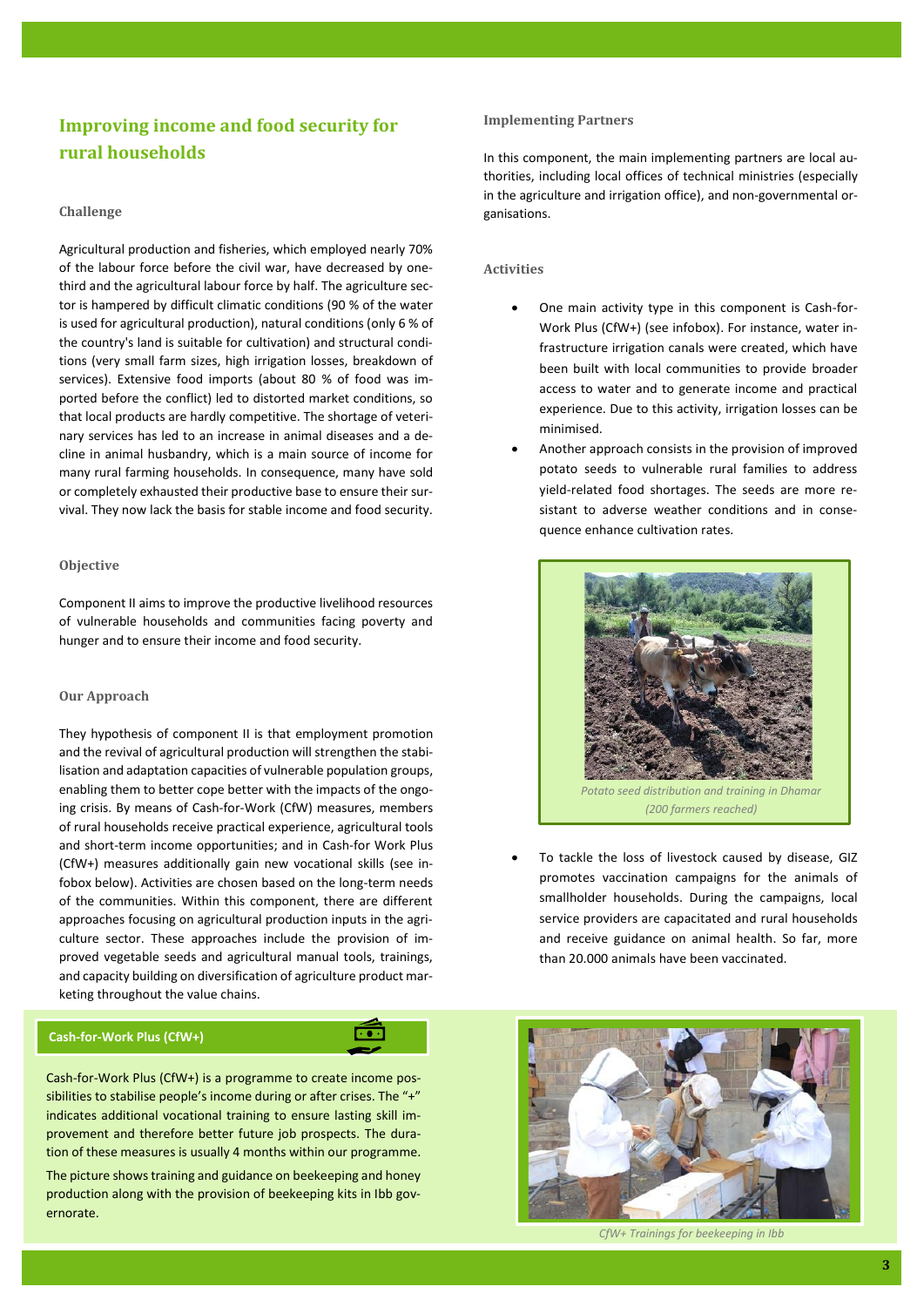# **Increasing income security of artisanal fisher households**

## **Challenge**

The fisheries sector has traditionally made an important contribution to food security and income generation in the coastal regions of Yemen. Extensive fish resources and a rich maritime biodiversity (approx. 400 fish species) form the basis for this economic sector. The landing and marketing infrastructure that is important for the fisheries sector is available in Hadhramaut in varying sizes but is generally in poor condition. Particularly artisanal fishery is affected by the consequences of the crisis. The volume of landings has reduced drastically, which is exacerbated by additional post-harvest losses, leading to reduced income for households dependent on the small-scale fishery sector.

#### **Objective**

Component III aims to improve the framework conditions for increasing the income security of households in coastal Hadhramaut dependent on artisanal fishing, thereby ultimately boosting their resilience to the crisis situation.

# **Our Approach**

The approach of component III is to rehabilitate fish landing sites and market infrastructure in order to offer a hygienically improved working environment to artisanal fishermen (see infobox below). Furthermore, fishers receive improved equipment and capacity building on post-harvest handling to improve fish quality and reduce losses, leading to more marketable fish for human consumption. Through Cash-for-Work Plus (CfW+) measures, e.g. on engine maintenance or net-weaving, the capacities of young men and female fishing community members are developed, and income opportunities are created. To further improve frameworks conditions and strengthen the role of fishermen cooperatives, a dialogue forum for confidence-building between relevant authorities and members of the artisanal fishermen's cooperatives is promoted.

# **Infra ++**

In addition to a tangible improvement of local populations' living conditions, Infra++ offers opportunities for access to target groups, supports social cohesion and, in this specific case, offers great potential for the economic empowerment of women. In addition to improved hygienic conditions at the landing sites, Infra++ strengthens the resilience of vulnerable households by generating improved income opportunities.

Currently, the rehabilitation of four landing sites for artisanal fishermen is in the planning stage, which will improve the livelihood of more than 3,150 fishermen and their families. The linkage with marketing infrastructure along the fisheries value chain provides significant scaling potential for many more Hadhrami people in this field. *Fishers and vendors at Hay Al U'mmal landing site in Al Mukalla*

#### **Implementing Partners**

The main implementing partners of this component are in the relevant local authorities, encompassing the Ministry of Fish Wealth (MFW) and its subordinated agencies, as well as Hadhrami fishermen cooperatives.



# **Activities**

- To improve safety at sea and reduce post-harvest losses, fishermen receive equipment kits and capacity development trainings. The picture above, for instance, shows ice boxes that are needed to uphold the cold chain from catch to sale. Trainings for fishermen are provided e.g. on how to use GPS systems provided by GIZ, which help stay safe at sea.
- The CfW+ measures conducted by this component benefit young and female members of fishing communities. Young men's prospects improve with trainings e.g. on boat maintenance and engine repair. Women, despite being crucial to the value chain, are often not visible in it. Their role is strengthened with income opportunities and trainings on weaving and repairing fisher nets, drying and salting fish.
- Regular dialogue sessions between fishermen cooperatives at each landing site with the fisheries authority and the cooperatives build confidence between the owners and users of landing site infrastructure, regulators and fishers.

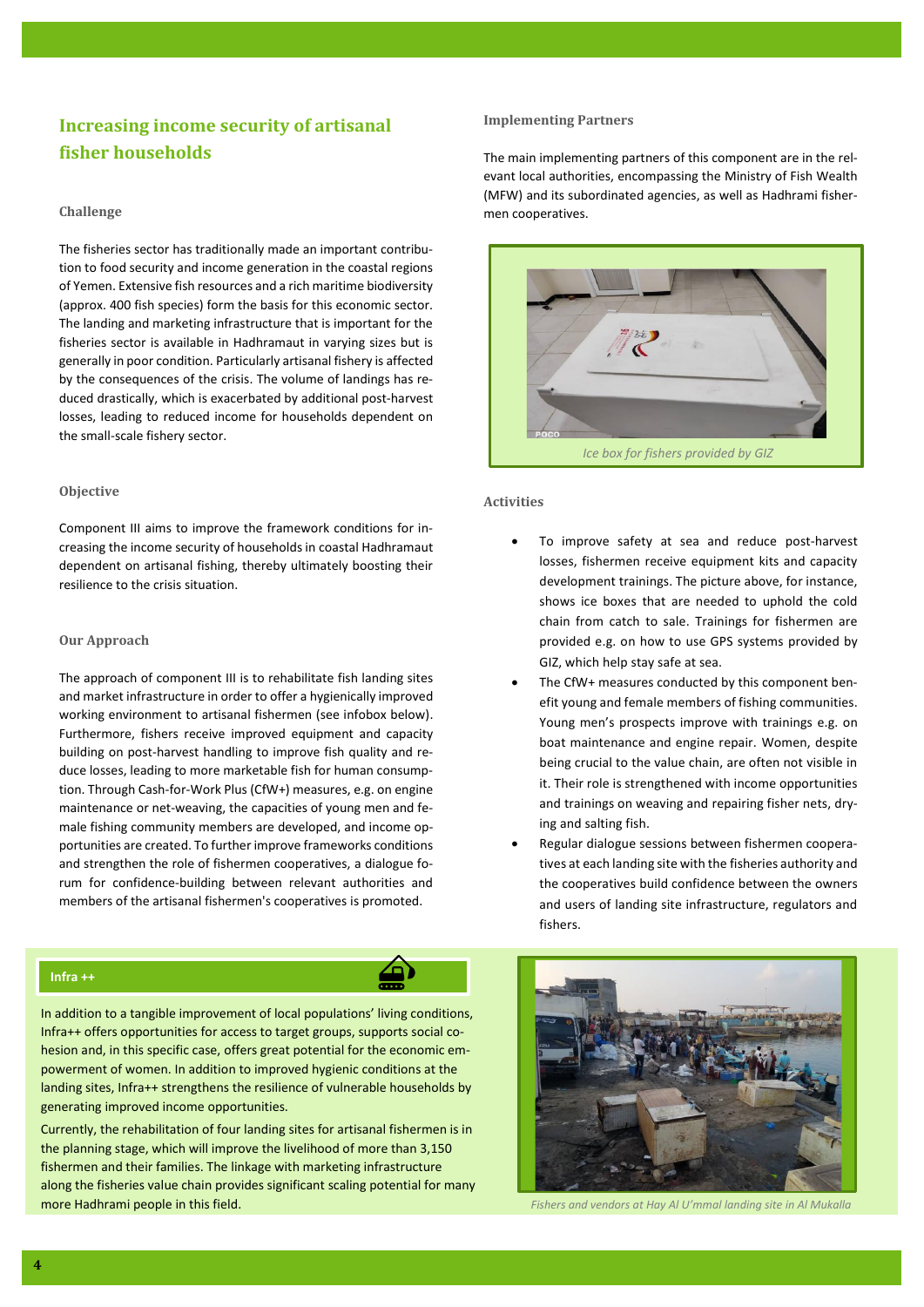# **Fostering social cohesion at local level**

# **Challenge**

Social tensions and the potential for violence among the local population are intensified by the ongoing and complex crisis. Further exacerbating competition between different groups of this complex society, the collapse of local currency and serious fuel shortages have driven prices up, endangering food security for several million Yemenis; health facilities, water and sanitation systems and other critical infrastructure have been destroyed or have broken down; and widespread traumatisation is often worsened by a lack of knowledge of or access to psychosocial support offers. Under such conditions, distrust and prejudice become entrenched and determine everyday life. Particularly in a socially and politically fragmented and fragile context such as Yemen, supporting local populations in working towards a more socially cohesive – and, by extension, more peaceful – society is of particular relevance to safeguarding developmental achievements.

## **Objective**

Component IV aims to conduct local needs-based measures for fostering social cohesion. While this component stands at the centre of SRPL's social cohesion work, the TDA programme aims to mainstream elements this way of working through all its components' respective approaches. The results hypothesis is that pointing out alternative courses of action will enable vulnerable population groups to acquire more positive coping skills in the ongoing crisis.

# **Our Approach**

Local civil society organisations are identified and trained in order to enhance their capacities, and community initiatives are jointly developed and then implemented by trained NGOs. This includes jointly developed measures for psychosocial support. Component IV also coordinates the joint project between three GIZ Yemen programmes and Seton Hall University's (SHU) Center for Peace and Conflict Studies (CPCS). The project aims to enhance the understanding of conflict-economy relationships in selected governorates in Yemen, and through dialogue and planning to increase the capacity for economic development and coexistence.

#### **Implementing Partners**

For component IV, implementing partners are international academic partners and local civil society organisations, also including small community-based organisations. These partners play a key role in implementing small-scale measures in Yemen to foster social cohesion and strengthening the inclusion of vulnerable people.



# **Activities**

- Members of local civil society organisations receive trainings on methods of conflict management & resolution, violence prevention (particularly in youth), human rights, and psychosocial support; as well as project planning, organisational steering and management, monitoring and evaluation systems. So far, trainings with 30 employees from 20 organisations, thereof 47% women, have taken place.
- An example small-scale activity in Ibb tackles heavy littering close to the informal dwellings of displaced families and of the marginalised minority (Al Muhamasheen) and a lack of sanitation facilities for them the local host population. The situation caused tension between host and informally settled families and will be addressed with collaborative clean-up events and a dialogue on how to collectively manage waste in future. The joint action generates immediate and visible positive effects for both the host and the displaced marginalised community through their collective efforts.



*CfW+ activity in Ibb: Women sewing face masks as COVID-19 prevention*

## **Gender**

Enhancing Gender Equality is an important part of GIZ's work. In Yemen, women are among the most vulnerable groups as they face higher rates of poverty and domestic violence and are mostly excluded from decision-making processes. Therefore, addressing prevalent gender norms and empowering women by providing trainings and job opportunities is a key cross-cutting element of our work.

The picture shows women in Yarim, Ibb governorate sewing face masks for the population. Over 250.000 masks have been produced to control the spread of COVID-19 in Yemen. During this activity, women were trained and generated income to support their families.